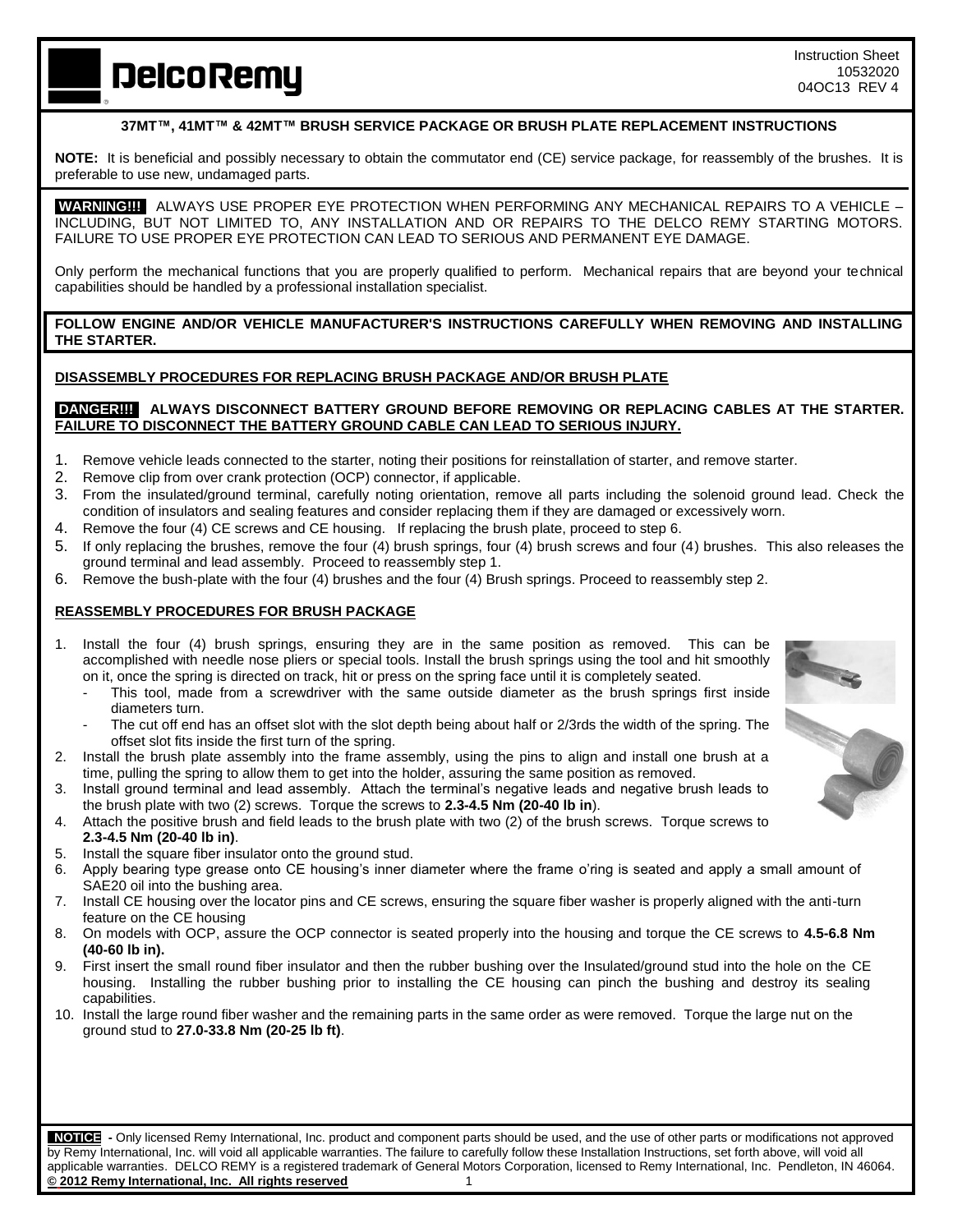#### 11. Install clip on OCP connector.

12. **DANGER!!! Do not reconnect solenoid motor connector strap to field terminal before adjusting the pinion clearance.**

*NOTICE!* **After repair and reassembly it is necessary, before installation on the engine, to check and adjust pinion clearance. It is recommended the solenoid replacement instruction sheet, be obtained from our website, [www.delcoremy.com](http://www.delcoremy.com/)**.

- 13. Reinstall starter and connect cables and other leads, as removed.
- 14. Reconnect the negative (-) cable at the battery.

**DelcoRemy** 

**Technical support: USA 800 854 0076, Mexico 01 800 000 7378, Brazil 0800 703 3526, South America 55 11 2106 6510 or visit delcoremy.com**

**NOTA -** Solamente deben ser usados productos y componentes Remy Inc., el uso de otras partes o modificaciones no aprobadas por Remy Inc. anulará todas las garantías aplicables. No seguir cuidadosamente las instrucciones de instalaciones expuestas en este documento anulará todas las garantías aplicables.

Delco Remy<sup>®</sup> es una marca registrada de General Motors Corporation, autorizada bajo licencia a Remy Inc., Pendleton, IN 46064.

**© 2012 Remy Inc. Todos los derechos** 2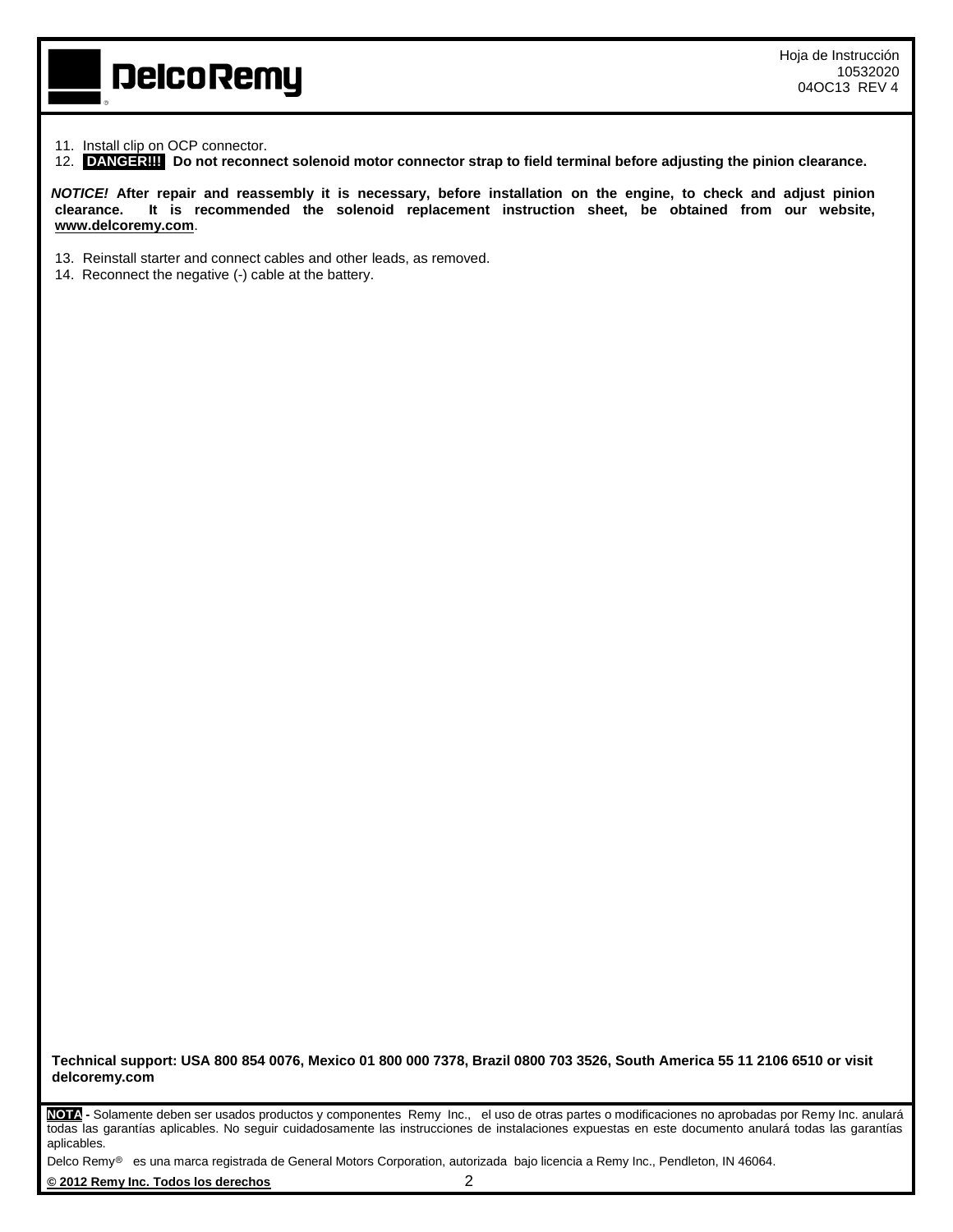Hoja de Instrucción 10532020 04OC13 REV 4

## **INSTRUCCIONES DE REEMPLAZO DEL KIT DE REPARACIÓN DE CARBONES / PLATO PORTA-CARBONES 37MT™ , 41MT™ Y 42MT™**

**NOTA: Es beneficioso y posiblemente necesario obtener el kit de reparación de la tornillería del lado del conmutador (CE) para re-ensamblar los carbones. Es preferente utilizar partes nuevas, y sin daño.**

**¡¡¡PRECAUCIÓN!!!!**USE SIEMPRE PROTECCIÓN OCULAR CUANDO REALICE CUALQUIER ACTIVIDAD RELACIONADA CON LA REPARACIÓN MECÁNICA A UN VEHÍCULO, INCLUYENDO, MÁS NO LIMITANDO A CUALQUIER REPARACIÓN O INSTALACIÓN DE MOTORES DE ARRANQUE DELCO REMY. OMITIR EL USO DE PROTECCIÓN OCULAR APROPIADA PUEDE RESULTAR EN DAÑOS Y LESIONES PERMANENTES A LOS OJOS.

Ejecute solamente las funciones mecánicas que está apropiadamente calificado para realizar. Las reparaciones mecánicas que se encuentran fuera de sus capacidades técnicas deben ser manejadas por especialistas profesionales de instalación.

**SIGA CUIDADOSAMENTE LAS INSTRUCCIONES DEL FABRICANTE DEL MOTOR DE COMBUSTIÓN Y/O EL VEHICULO AL MOMENTO DE INSTALAR O REMOVER LA MARCHA.**

## **PROCEDIMIENTO DE DES-ENSAMBLE PARA EL REEMPLAZO DE LOS CARBONES /PLATO PORTA-CARBONES**

**[11] ELIGRO!!! SIEMPRE DESCONECTE EL CABLE NEGATIVO (-) DE BATERÍA ANTES DE REMOVER O REEMPLAZAR LOS CABLES EN LA MARCHA. UNA FALLA AL DESCONECTAR EL CABLE DE TIERRA PUEDE LLEVAR A LESIÓN SERIA.**

- 1. Remueva los cables y arneses conectados al motor de arranque, identificando las posiciones para su re-instalación, y proceda a remover el motor de arranque del vehículo.
- 2. Remueva el clip del conector de la protección al sobre-arranque (OCP), si aplica.
- 3. Remueva cuidadosamente de la terminal aislada/tierra, todas las partes incluyendo la terminal de tierra del solenoide, identificando sus posiciones. Verifique la condición de aislantes y sellos, si estos presentan daño o desgaste excesivo, considere su reemplazo.
- 4. Remueva los cuatro (4) tornillos de la tapa y la misma tapa. Si reemplaza el plato, siga en el paso 6.
- 5. Remueva los cuatro (4) tornillos de los carbones, si reemplaza solo los carbones, remueva los cuatro (4) resortes y los cuatro (4) carbones. Esto también libera la terminal de tierra y el conector. Proceda al paso 1 de re-ensamble.
- 6. Remueva el plato porta-carbones con los cuatro (4) carbones y los cuatro (4) resorte, siga en el paso 2.

#### **PROCEDIMIENTO DE RE-ENSAMBLE PARA EL REEMPLAZO DE LOS CARBONES / PLATO PORTA-CARBONES**

- 1. Instale los cuatro (4) resortes de carbones, cuidando que estos tengan la misma posición en que fueron retirados. Esto puede ser completado con unas pinzas de aguja, o con una herramienta especial. Inserte los resorte en el plato con ayuda de la herramienta, y golpee ligeramente sobre esta, una vez encaminado, golpee o use una prensa para insertar y asentar completamente la cara del resorte en el plato portacarbones.
- Esta herramienta es hecha de un desarmador con el mismo diámetro exterior que el diámetro interior de la primera espira del resorte.
- El corte en el final de la herramienta, es una ranura fuera de centro con profundidad de 2/3 partes del ancho del resorte. Esta ranura encaja en la primera vuelta del resorte.
- 2. Instale el plato porta-carbones en la carcaza, utilizando los pernos como guía e instale carbón por carbón jalando el resorte para permitir la entrada de estos al soporte, cuidando que guarden la misma posición en que fueron retirados.
- 3. Apriete la terminal negativa (tierra) en la misma orientación en que fue retirada y las terminales de los carbones negativos al plato porta-carbones con dos (2) tornillos. Apriete los tornillos a 2.3 – 4.5 Nm (20 – 40 lb in).
- 4. Apriete la bobina de campo positiva y los carbones positivos al plato porta-carbones, con los dos (2) tornillos como fueron removidos. Apriete los tornillos a 2.3 – 4.5 Nm (20 – 40 lb in).
- 5. Instale la roldana cuadrada de fibra de vidrio y la roldana de baquelita en la terminal de tierra.
- 6. Aplique grasa del tipo usado en rodamientos en la parte interior de la tapa donde va alojado el o-ring de la carcaza, y unas gotas de aceite tipo SAE20 en la parte del buje.
- 7. Instale la tapa trasera (CE), guiada por los pernos de localización y tornillos, asegurando que la roldana cuadrada de fibra de vidrio está alineada apropiadamente con la característica anti-giro en la tapa trasera (CE).
- 8. En modelos con OCP, asegure que el conector del OCP está asentado apropiadamente en la tapa y apriete los tornillos de la tapa a 4.5 – 6.8 Nm (40 – 60 lb in).
- 9. Inserte primero el buje de plástico sobre la terminal de tierra dentro del barreno de la tapa. ¡NOTA! Al instalar el buje plástico antes de instalar la tapa, ésta puede atrapar el buje y destruir la capacidad de sellado

**NOTA -** Solamente deben ser usados productos y componentes Remy Inc., el uso de otras partes o modificaciones no aprobadas por Remy Inc. anulará todas las garantías aplicables. No seguir cuidadosamente las instrucciones de instalaciones expuestas en este documento anulará todas las garantías aplicables.

Delco Remy<sup>®</sup> es una marca registrada de General Motors Corporation, autorizada bajo licencia a Remy Inc., Pendleton, IN 46064.

**© 2012 Remy Inc. Todos los derechos** 3







# **DelcoRemy**